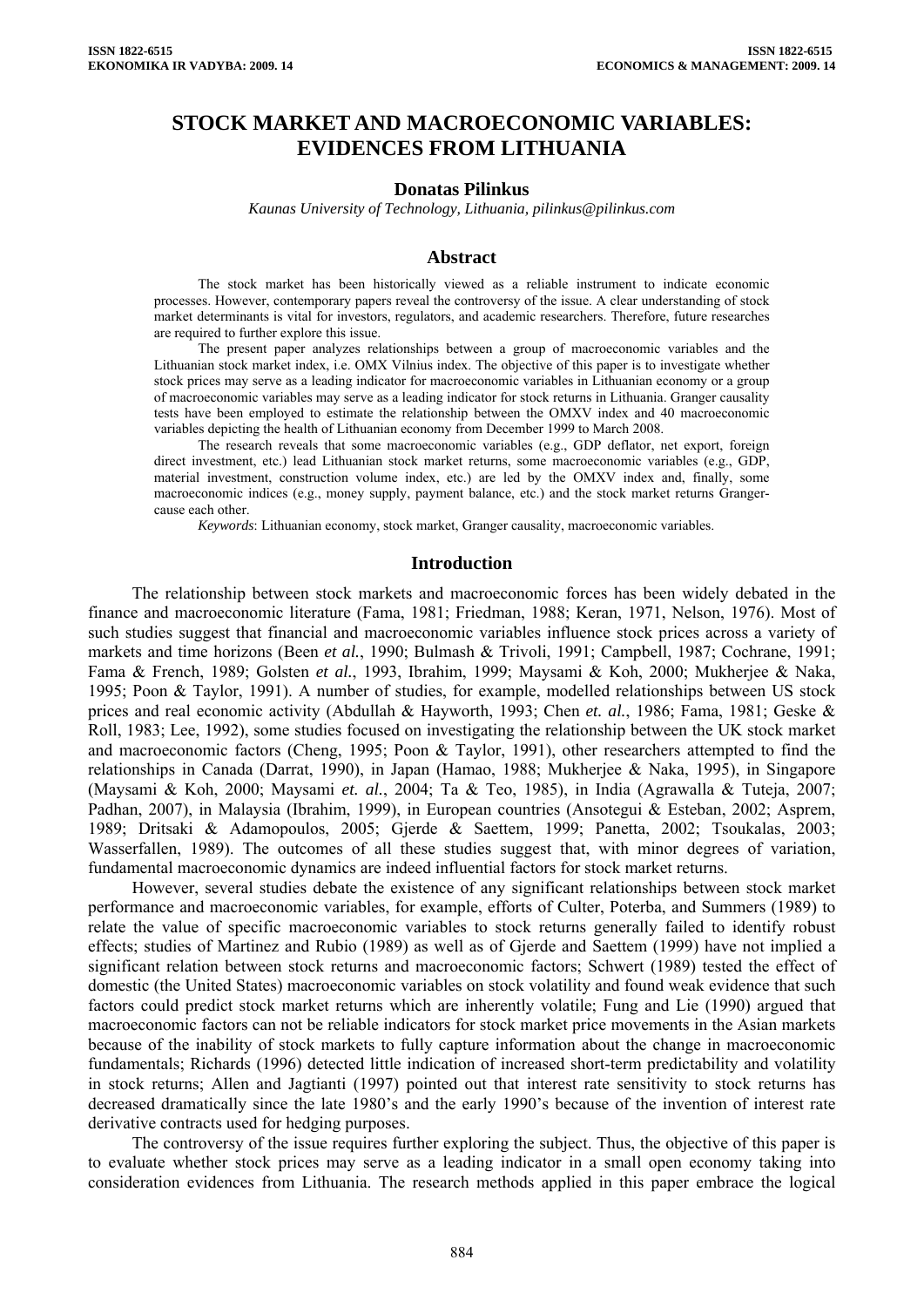analysis and synthesis of scientific literature, the systematic analysis of statistical data, the statistical grouping method, the comparison and generalization method, and the Granger Causality tests.

## **Theoretical underpinnings**

The relationship between stock prices and macroeconomic variables has been the topic for academic researchers and practitioners. The literature is very rich in developed, more material markets such as the US, UK, Japan, Singapore and others (Abdullah & Hayworth, 1993; Chen *et. al.*, 1986; Cheng, 1995; Fama, 1981; Geske & Roll, 1983; Hamao, 1988; Lee, 1992; Maysami & Koh, 2000; Maysami *et. al.*, 2004; Mukherjee & Naka, 1995; Poon & Taylor, 1991; Ta & Teo, 1985). Much of the related research that addresses the empirical link between the stock market prices and the real economy, which is measured either by the real industrial production or the real gross domestic product (GDP), has been done focusing either only on the US economy (Abdullah & Hayworth, 1993; Chen *et. al.*, 1986; Fama, 1981; Geske & Roll, 1983; Lee, 1992; Schwert, 1990) or on a group of several countries (Asprem, 1989; Binswanger, 2001; Cheung & Ng, 1998; Choi *et. al.*, 1999; El-Wassal, 2005; Lin *et. al.*, 2007; Peiro, 1996; Siliverstovs & Doung, 2006; Wasserfallen, 1989). Emerging stock markets have been identified as being at least partially segmented from global capital markets. As a consequence, it has been argued that local risk factors rather than world risk factors are the primary source of equity variations in these markets (Bilson *et. al.*, 1999). They found moderate evidence to support this hypothesis. After investigating the degree of commonality in exposure across emerging stock market returns using a principal components approach Bilson, Brailsford, & Hooper (1999) detected little evidence of commonality when emerging markets are considered collectively. At the regional level, however, considerable commonality was proven to exist.

Through the employment of Hendry's (1986) approach, Maysami & Sim (2001a, 2001b, 2002) analyzed the influence of interest rates, inflation, money supply, exchange rate and real activity, along with a dummy variable to capture the impact of the 1997 Asian financial crisis. The results confirmed the influence of macroeconomic variables on the stock market indices in Hong Kong and Singapore, Malaysia and Thailand, Japan and South Korea, though the type and magnitude of the associations differed depending on the country's financial structure.

Mukherjee & Naka (1995) applied Johansen's (1998) vector error correction model to analyze the relationship between the Japanese stock market and exchange rate, inflation, money supply, real economic activity, long-term government bond rate, and call money rate. They concluded that a cointegration relation indeed existed and the stock prices contributed to this relation. Maysami  $\&$  Koh (2000) examined such relationship in Singapore and found that inflation, money supply growth, changes in short- and long-term interest rate and variations in exchange rate formed a cointegrating relation with changes in Singapore's stock market levels. Islam & Watanapalachaikul (2003) showed a strong, significant long-run relationship between stock prices and macroeconomic factors (interest rate, bonds price, foreign exchange rate, priceearning ratio, market capitalisation and consumer price index) during 1992-2001 in Thailand.

There are some studies negating the existence of any significant relationships between stock market performance and macroeconomic variables (Culter *et. al,* 1989; Martinez & Rubio, 1989; Gjerde & Saettem, 1999; Schwert, 1989; Fung & Lie, 1990; Richards, 1996; Allen and Jagtianti, 1997). Pearce (1983) noticed that the stock market has previously generated 'false signals' about the economy and should not be relied on as an economic indicator. The stock market crash could be an example in which stock prices falsely predicted the direction of the economy: instead of entering into a recession which many were expecting, the economy continued to grow for several years (Pearce, 1983).

Disagreements in theory inspire to continue the research in this field. This paper will analyse evidences from Lithuania expecting the findings to give some more significant insights despite of one limitation, i.e. the analysis has been carried out only for one country. However, the strength of the present paper lies in the fact that it is attempted at finding the relation between the stock market returns and even 40 macroeconomic variables while all previous studies have mainly focused on less then 10 macroeconomic fundamentals. This will help to grasp a better overall understanding and it will contribute to a more in-depth investigation of the current issue.

## **Data and research methodology**

Seeking to identify the relationship between stock prices and macroeconomic variables, a focus has been laid on evidences from Lithuania. The data are monthly and extend from the December of 1999 to the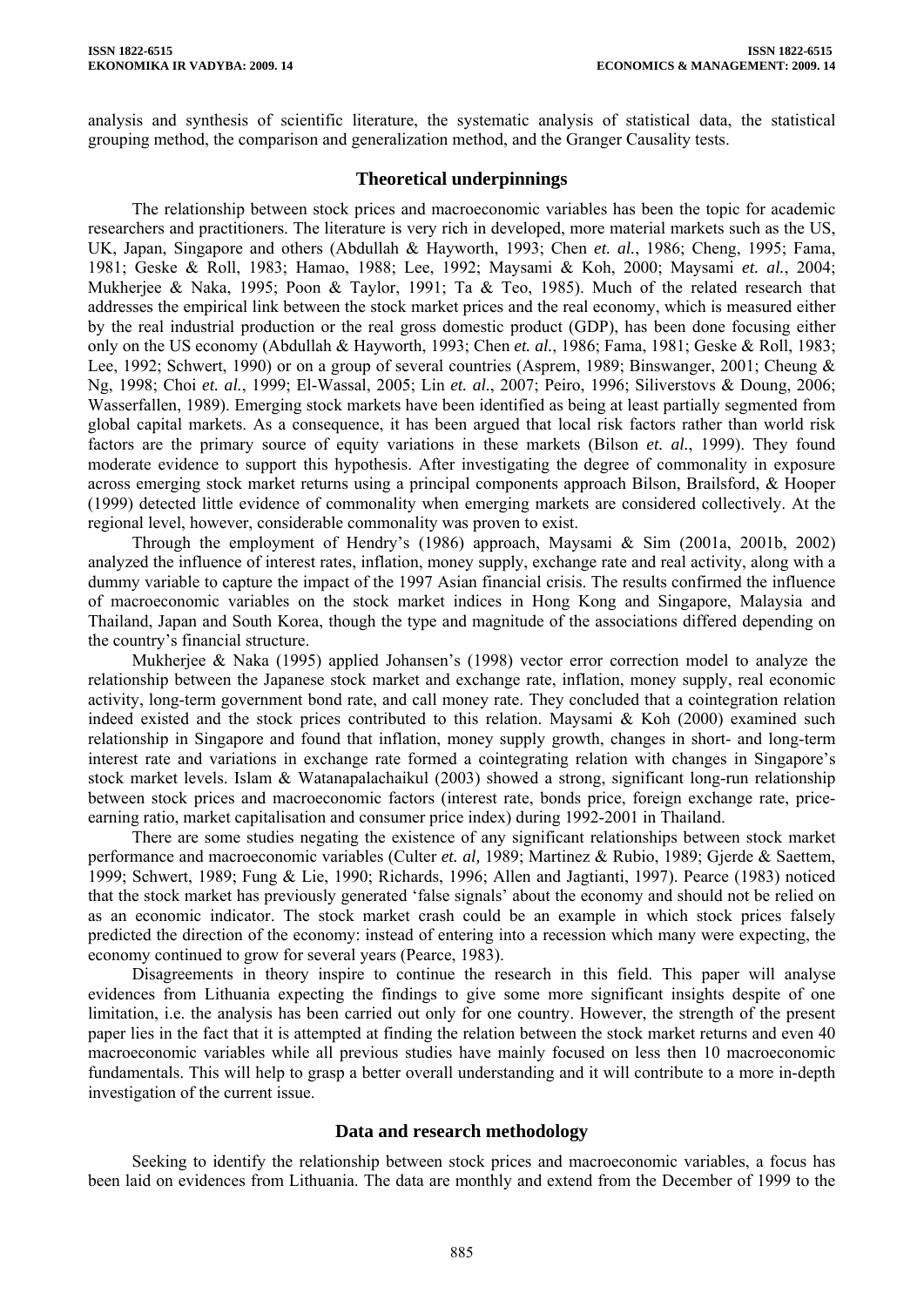March of 2008. The variable which is used to represent stock price movements is a value of the OMX Vilnius (OMXV) index on the last business day of the month. This index indicates stocks which are quoting in the securities exchange of Vilnius, market prices standards and dynamics. The largest Lithuanian enterprises, such as "TEO LT", "City Service", "Klaipedos Nafta", "Ukio bankas" and many others, have great influence on its variations. Thus, it may be assumed that dynamics of OMXV index reflect the overall country's economical situation quite reasonably.

The macroeconomic variables incorporated in the empirical analysis together with their abbreviations in the brackets are as follows: gross external debt (GED), gross domestic product (GDP), gross domestic product deflator (GDPd), index of energy products (IEP), export volumes (Ex), producer price index of industrial production (PPI), index of capital goods (ICG), harmonised consumer price index (HCPI), import volumes (Im), index of durable consumer goods (IDCG), granted permits for new residential buildings (GP), money supply in a narrow sense (M1), money supply in a broader sense (M2), balance of payments (BP), investment in tangible fixed assets (ITFA), retail trade index (RTI), unemployment rate (UR), final consumption expenditure (FCE), changes in prices of industrial production (CPIP), index of own-account construction work carried out within the country (IOCW), construction price index (CPI), index of nondurable consumer goods (INCG), foreign direct investment (FDI), index of intermediate goods (IIG), employment rate (ER), manufacturing index (MI), exchange rate of the Litas against the US dollar (ExR), average number of hours actually worked per employee per month (AHW), government final consumption expenditure (GFCE), overnight Vilnius interbank offered rate (VILIBOR1N), one month Vilnius interbank offered rate (VILIBOR1M), three months Vilnius interbank offered rate (VILIBOR3M), six months Vilnius interbank offered rate (VILIBOR6M), one year Vilnius interbank offered rate(VILIBOR1Y), the difference between one year and overnight Vilnius interbank offered rates(VILIBOR1Y\_1N), general government financial balance (GGFB), general government revenue (GGR), general government expenditure (GGE), general government debt (GGD), net export (NEx).

The procedure employed for testing the relationship or statistical causality between stock prices and the macroeconomic factors is the direct Granger-causality test proposed by C.J. Granger (1969). It is a technique for determining whether one time series is useful in forecasting another. He argued that there is an interpretation of a set of tests as revealing something about causality. In our case we will attempt to measure if fluctuations of OMXV index might be reasonable in forecasting changes in real economic activity expressed by the above listed variables and vice versa.

The Granger causality method has been carried out by employing the software package of EVIEWS, which can quickly and efficiently manage the data, perform econometric and statistical analysis, generate forecasts or model simulations, etc. After selecting the Granger-causality view in EVIEWS software it is required to select the number of lags to use in the test regressions. In general, it is better to use more rather than fewer lags, since the theory is couched in terms of relevance of all past information. In order to have a more detail result, we will conduct our analysis by picking different lag lengths varying from 2 to 24, i.e. from 2 months to 2 years.

## **Empirical findings: application of Granger causality tests**

Before undertaking the Granger-causality procedure it is relevant to determine whether there is a trend in our time-series data. Time series analysis must be based on stationary data series for drawing useful inferences. Broadly speaking a data series is said to be stationary if its mean and variance are constant (nonchanging) over time and the value of covariance between two time periods depends only on the distance or lag between the two time periods and not on the actual time at which the covariance is computed. The correlation between a series and its lagged values are assumed to depend only on the length of the lag and not when the series started. This property is known as stationarity and any series obeying this is called a stationary time series. Figure 1 demonstrates that the assumption of stationary data would be violated if we analyzed OMXV index values as they are since there is a clear trend in the data series.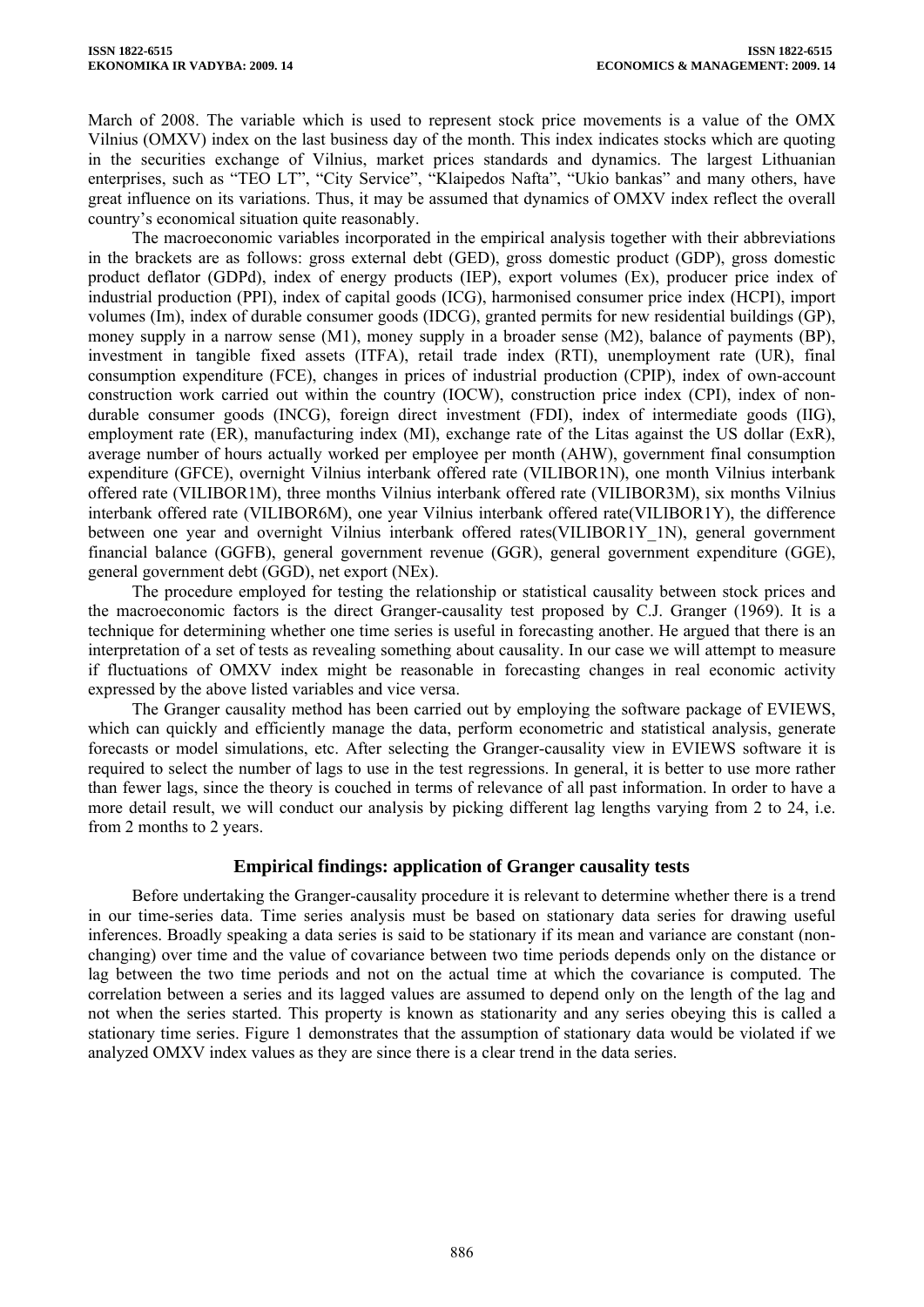

**Figure 1.** OMXV index values from 1999:12 to 2008:03

In order to have the data stationary we will apply differentiation for all time series (OMXV index and macroeconomic variables). Since the differentiation at the first level is not enough for some data series we differentiate all data at the second level and convert all non-stationary data to stationary. Figure 2 displays how OMXV index values have changed after differentiating them at the second level. The converted data is now acceptable for accomplishing the Granger-causality tests.



**Figure 2.** OMXV index values differentiated at the second level

The final results of the Granger-causality tests have been summed up in Table 1 (lag lengths vary from 2 to 24). Arrows pointing to the upper part of the table (↑) indicate which macroeconomic variable Grangercauses the OMXV index, arrows pointing to the bottom of the table  $( \downarrow )$  indicate that a particular macroeconomic variable is Granger-caused by the OMXV index, and, finally, two-ended arrows (↨) reflect bi-directional Granger-causality. The accepted significance level is 95%.

Arrows in Table 1 indicate there is a causality relationship between a number of macroeconomic variables and stock market returns in Lithuania. It is consistent with most studies where Granger-causality tests have been applied (Agrawalla & Tuteja, 2007; Comincioli, 1995; Dritsaki & Adamopoulos, 2005; Fifield *et. al.*, 2000; Ibrahim, 1999; Karamustafa & Kucukkale, 2003; Lee, 1992; Mahdavi & Sohrabian, 1991; Nasseh & Strauss, 2000; Nishat & Shaheen, 2004; Tsoukalas, 2003; Vuyyuri, 2005). We see that some macroeconomic variables Granger-cause stock market prices (for example, gross external debt, gross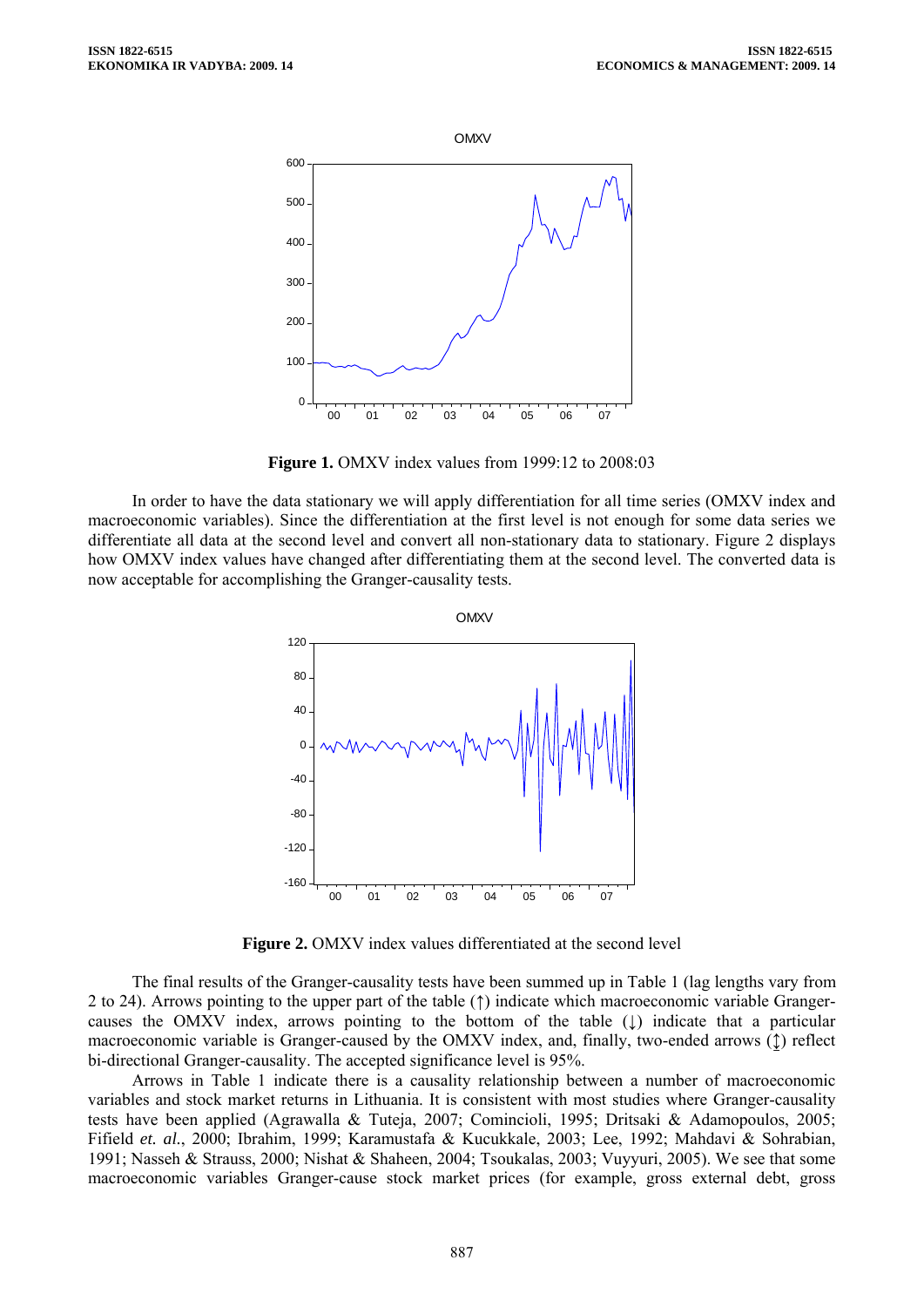domestic product deflator, index of capital goods, import volumes, etc.), some macroeconomic variables are Granger-caused by OMX Vilnius index (for example, gross domestic product, index of own-account construction work carried out within the country, index of intermediate goods, average number of hours actually worked per employee per months, etc.), there is a bi-directional causality in some cases (for example, index of durable consumer goods, money supply (M1 & M2), balance of payments, etc.), and some macroeconomic variables under the investigation have no Granger-causality relations with stock market returns in Lithuania (index of energy products, export volumes, harmonised consumer price index, investment in tangible fixed assets, unemployment rate, construction price index, employment rate, exchange rate of the Litas against the US dollar, Vilnius interbank offered rates at different time periods, general government debt).

|                 |                |               |                         |                |                |                |                |                  |            |            |                |           | <b>OMXV</b>    |                |                |                |                |                |                |                |    |                |                |
|-----------------|----------------|---------------|-------------------------|----------------|----------------|----------------|----------------|------------------|------------|------------|----------------|-----------|----------------|----------------|----------------|----------------|----------------|----------------|----------------|----------------|----|----------------|----------------|
| <b>Variable</b> |                | Lags          |                         |                |                |                |                |                  |            |            |                |           |                |                |                |                |                |                |                |                |    |                |                |
|                 | $\overline{2}$ | 3             | $\overline{\mathbf{4}}$ | 5              | 6              | $\overline{7}$ | 8              | $\boldsymbol{9}$ | 10         | 11         | 12             | 13        | 14             | 15             | 16             | 17             | 18             | 19             | 20             | 21             | 22 | 23             | 24             |
| <b>GED</b>      | ᠰ              | ᠰ             | ᠰ                       |                |                |                |                | $\uparrow$       | ↑          | ↑          | ↑              |           | ↑              | ᠰ              | ↑              | ↑              | ᠰ              | ᠰ              |                |                |    |                | ↑              |
| <b>GDP</b>      |                |               |                         |                |                |                |                |                  |            |            |                |           |                |                |                |                |                |                |                |                |    |                |                |
| <b>GDPd</b>     |                |               | ᠰ                       | ᠰ              | $\updownarrow$ | ↑              | $\updownarrow$ | ↑                | ᠰ          | $\uparrow$ | $\uparrow$     | ↑         | $\uparrow$     | $\uparrow$     | ↑              | ↑              | $\uparrow$     | ᠰ              | ᠰ              | ᠰ              | ᠰ  | $\uparrow$     | ᠰ              |
| <b>PPI</b>      |                |               | J                       |                |                | ↑              |                |                  | ᠰ          | ᠰ          | ᠰ              | ᠰ         | ᠰ              | ᄉ              | ↑              | ᠰ              | ᠰ              | ۸              |                | ᠰ              |    | ۸              | ۸              |
| <b>ICG</b>      |                | $\uparrow$    | $\updownarrow$          | ᠰ              | $\uparrow$     | ᠰ              | ↑              | ᠰ                | ᠰ          | ₳          | ᠰ              | ᠰ         | ᠰ              | ۸              | ↑              | ᠰ              | ᠰ              | ᠰ              | ᠰ              | ᠰ              |    | $\updownarrow$ | ↑              |
| Im              |                |               |                         |                |                |                |                | ↑                | ∧          | ₳          | ↑              | ₳         | ᠰ              | $\uparrow$     | ↑              | $\hat{I}$      | $\hat{I}$      | ᠰ              | ᠰ              | ᠰ              | ᠰ  | ↑              | $\uparrow$     |
| <b>IDCG</b>     | ᠰ              | ᠰ             | ᠰ                       | ↑              | ↥              | ↥              | 1              | ↑                | ↑          | ۰          | $\updownarrow$ | $\hat{I}$ | $\hat{I}$      | ↑              | $\hat{I}$      | ↑              | $\hat{I}$      | ↑              | ↑              | $\hat{I}$      | ↑  | $\updownarrow$ | ↑              |
| GP              |                |               |                         |                |                |                |                |                  | $\uparrow$ | ᠰ          | ᠰ              | ᠰ         | ᠰ              | ᠰ              | ↑              | ᠰ              |                |                | $\updownarrow$ | $\hat{I}$      | ↑  | $\updownarrow$ | ↑              |
| $\overline{M1}$ |                |               |                         |                |                | $\uparrow$     | $\updownarrow$ | $\updownarrow$   | ↑          | ↑          | $\updownarrow$ | $\hat{I}$ | $\updownarrow$ | $\updownarrow$ | $\hat{I}$      | $\updownarrow$ | $\updownarrow$ | ↑              | ↑              | $\hat{I}$      |    | ᠰ              | ᠰ              |
| M <sub>2</sub>  |                |               |                         |                |                | ↑              | $\hat{I}$      | $\updownarrow$   | ↑          | ↑          | $\updownarrow$ | $\hat{I}$ | $\updownarrow$ | ↑              | $\updownarrow$ | ↑              | $\uparrow$     | ↑              | ↑              | $\hat{I}$      | ᠰ  | $\updownarrow$ | ᠰ              |
| BP              |                |               | ↑                       | $\updownarrow$ |                |                |                |                  |            |            |                |           |                |                |                |                |                |                |                | ᠰ              | ᠰ  |                |                |
| <b>RTI</b>      |                |               |                         |                | L              | $\updownarrow$ | $\updownarrow$ | $\updownarrow$   |            | ↑          | ↑              | ₳         | ᠰ              | $\uparrow$     | ↑              | $\uparrow$     | ᠰ              | $\hat{I}$      | ᠰ              | ᠰ              | ᠰ  | $\updownarrow$ | $\updownarrow$ |
| <b>FCE</b>      |                |               |                         |                |                |                |                |                  |            |            |                |           |                |                |                |                |                |                |                |                |    |                |                |
| <b>CPIP</b>     |                |               | ᠰ                       |                |                |                |                |                  |            |            |                |           |                |                |                |                |                |                |                |                |    | ↑              |                |
| <b>IOCW</b>     |                |               |                         |                | ⇃              |                | ↓              |                  |            |            |                |           |                |                |                |                |                |                |                |                |    |                |                |
| <b>INCG</b>     |                |               | $\uparrow$              | ↑              |                | ↑              | ↑              |                  |            | ᠰ          | ↑              | ᠰ         | ↑              | ↑              |                |                |                |                |                |                |    |                |                |
| <b>FDI</b>      | ↑              | ↑             | $\hat{I}$               | ᠰ              |                |                |                |                  | ↑          | ↑          | ᠰ              | $\hat{I}$ | ᠰ              | $\uparrow$     | ↑              | ᠰ              | ᠰ              | ᠰ              | ᠰ              | ᠰ              | ᠰ  | ᠰ              | ᠰ              |
| $\mathbf{H}$    |                | $\rightarrow$ | ᠰ                       |                | J              |                | ⇃              |                  |            |            |                |           | ↓              |                | ↓              |                | J              |                |                | ↓              |    |                |                |
| $\bf MI$        |                | $\rightarrow$ | $\uparrow$              |                |                | ↑              | ↑              | ↑                | ∧          | ᠰ          | $\uparrow$     | ᠰ         | ↑              | $\uparrow$     | ↑              | ᠰ              | $\uparrow$     | $\uparrow$     | ᠰ              |                |    |                |                |
| <b>AHW</b>      |                |               |                         |                |                |                |                |                  |            |            |                |           |                |                |                |                |                |                |                |                |    |                |                |
| <b>GFCE</b>     |                | ↓             | $\updownarrow$          |                | ↓              | ↓              |                |                  | ↓          |            |                |           | ↓              |                | $\updownarrow$ | $\updownarrow$ | $\updownarrow$ | $\updownarrow$ |                | $\updownarrow$ |    | ◡              |                |
| <b>GGFB</b>     |                |               |                         |                |                |                |                |                  |            |            |                |           |                | ↑              | ↑              |                |                |                |                |                |    |                |                |
| <b>GGR</b>      |                |               |                         |                |                |                |                |                  | $\uparrow$ | ᠰ          | ∧              | ₳         | ᠰ              | $\uparrow$     | ᠰ              | $\updownarrow$ | $\uparrow$     | $\uparrow$     | ᠰ              | ₳              | ᠰ  | ₳              | $\uparrow$     |
| GGE             |                |               |                         |                |                |                |                |                  |            |            |                | ↵         |                | $\hat{I}$      | $\updownarrow$ | $\updownarrow$ |                |                |                |                |    |                |                |
| <b>NEx</b>      |                |               |                         |                |                |                |                |                  |            |            |                |           |                |                |                |                | ᠰ              | $\updownarrow$ | ᠰ              | ᠰ              | ᠰ  | ᠰ              | ↑              |

**Table 1.** Results of the Granger-causality tests: lag lengths vary from 2 to 24

Our empirical findings are different compared to those studies where only unidirectional relations have been proved (Hussain & Mahmood, 2001; Nishat & Saghir, 1991; Saunders & Tress, 1981; Vuyyuri, 2005) and they support those studies where bi-directional relationships have been detected (El-Wassal, 2005; Padhan, 2007). The variety of causality relations may be explained by the fact that our analysis incorporates 40 macroeconomic variables while other studies usually take only few, most relevant macroeconomic factors (Binswanger. 2001; Ibrahim, 1999; Mukherjee & Naka, 1995; Tsoukalas, 2003; Vuyyuri, 2005).

Referring back to Table 1, we see that lag lengths have some influence on the Granger-causality relations. For example, gross external debt Granger-causes OMXV index in different lag lengths except for lag 13 where OMXV index Granger-causes gross external debt according to the empirical testing results. In such a case, it is worth accepting the predominant relationship, i.e. gross external debt Granger-causes OMXV index, and rejecting other accidental relations.

To sum up our results, we see that such macroeconomic variables as GED, GDPd, PPI, ICG, Im, GP, RTI, CPIP, INCG, FDI, MI, GGR, NEx Granger-cause stock market returns in Lithuania, i.e. they can be used to predict stock market price fluctuations, while a group of other macroeconomic factors such as GDP, FCE, IOCW, IIG, AHW, GFCE, GGFB, GGE are Granger-caused by OMXV index, i.e. stock market returns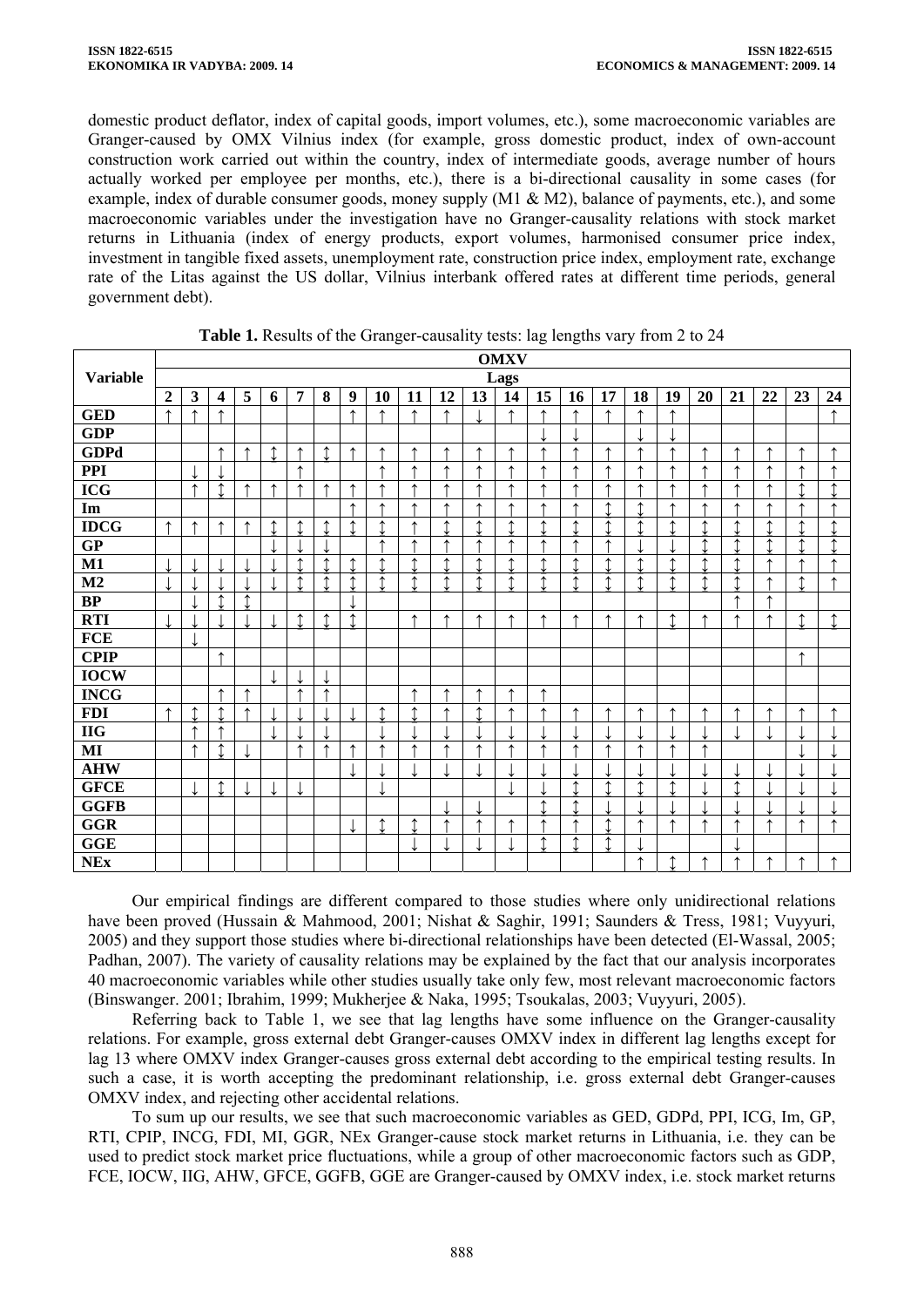may serve as a valuable instrument to predict future tendencies for these macroeconomic factors. Some macroeconomic variables such as IDCG, M1, M2 have bidirectional causality relations with OMXV index, i.e. they are of a coincident nature, and may stand for a good instrument to testify the present tendencies both for the macroeconomic variables and for stock market returns in Lithuania.

### **Conclusions**

The analysis carried out in this paper reveals that scholars and practitioners do not fully agree whether macroeconomic variables and stock market returns are related and influence each other even though most of the scientists have proved that either macroeconomic variables influence stock market prices or stock market prices influence macroeconomic variables. The issue has been widely debated across a variety of markets and time horizons. Besides, as some authors point out, sensitivity of stock returns has decreased drastically during the last decade.

The controversy of the subject requires a deeper analysis of the issue and the present paper puts some light to the subject by taking into consideration evidences from Lithuania. The analysis embraces 40 different macroeconomic variables and OMX Vilnius stock index reflecting stock price dynamics of Lithuanian companies and, consequently, indicating the overall country's economical situation. The Granger causality tests have been applied as the procedure to verify if there is a relationship or statistical causality between stock prices and macroeconomic variables.

The Granger causality tests reveal that some macroeconomic variables may serve as a leading indicator for stock market returns in Lithuania while OMX Vilnius stock market index may serve as a leading indicator for a group of macroeconomic variables. According to the empirical findings, bidirectional causality relationships exist between OMXV index and index of durable consumer goods and money supply (M1 & M2). Therefore, the present paper confirms the existence of relationships between stock market returns and most macroeconomic variables in Lithuania.

#### **References**

- 1. Abdullah, D. A., & Hayworth, S. C. (1993). Macroeconometrics of stock price fluctuations. Quarterly Journal of Business and Economics, 32, 46-63.
- 2. Agrawalla, R. K., & Tuteja, S. K. (2007). Causality between stock market development and economic growth: a case study of India. Journal of Management Research, 7, 158-168.
- 3. Allen L., Jagtianti J. (1997). Risk and market segmentation in financial intermediaries' returns. Journal of Financial Service Research, 12, 159-173.
- 4. Ansotegui, C., & Esteban, M. V. (2002). Cointegration for market forecast in the Spanish stock market. Applied Economics, 34, 843-857.
- 5. Asprem, M. (1989). Stock prices, asset portfolios and macroeconomic variables in ten European countries. Journal of Banking and Finance, 13, 589-612.
- 6. Been, W., Glosten, L. R., & Jagannathan, R. (1990). Predictable variations in stock index returns. Journal of Finance, 22, 1177-1189.
- 7. Bilson, C., Brailsford, T. J., & Hooper, V. (1999). Selecting macroeconomic variables as explanatory factors of emerging stock market returns. Working paper series available at http://ssrn.com/abstract=201908.
- 8. Binswanger, M. (2001). Does the stock market still lead real activity? An investigation for the G-7 countries. Discussion paper 2001-04, Solothurn University of Applied Sciences.
- 9. Bulmash, S. B., & Trivoli, G. W. (1991). Time-lagged interactions between stock prices and selected economic variables. Journal of Portfolio Management, 17, 61-67.
- 10. Campbell, J. Y. (1987). Stock returns and the term structure. Journal of Financial Economics, 18, 373-399.
- 11. Chen N. F., Roll R., & Ross S. A. (1986). Economic forces and the stock market. Journal of Business, 59, 383-403.
- 12. Cheng, A. C. S. (1995). The UK stock market and economic factors: a new approach. Journal of Business Finance and Accounting, 22, 129-142.
- 13. Cheung Y. W., & Ng, L. K. (1998). International evidence on the stock market and aggregate economic activity. Journal of Empirical Finance, 5, 281-296.
- 14. Choi, J. J., Hauser, S., & Kopecky, K. J. (1999). Does the stock market predict real activity? Time series evidences from G-7 countries. Journal of Banking and Finance, 23, 1771-1792.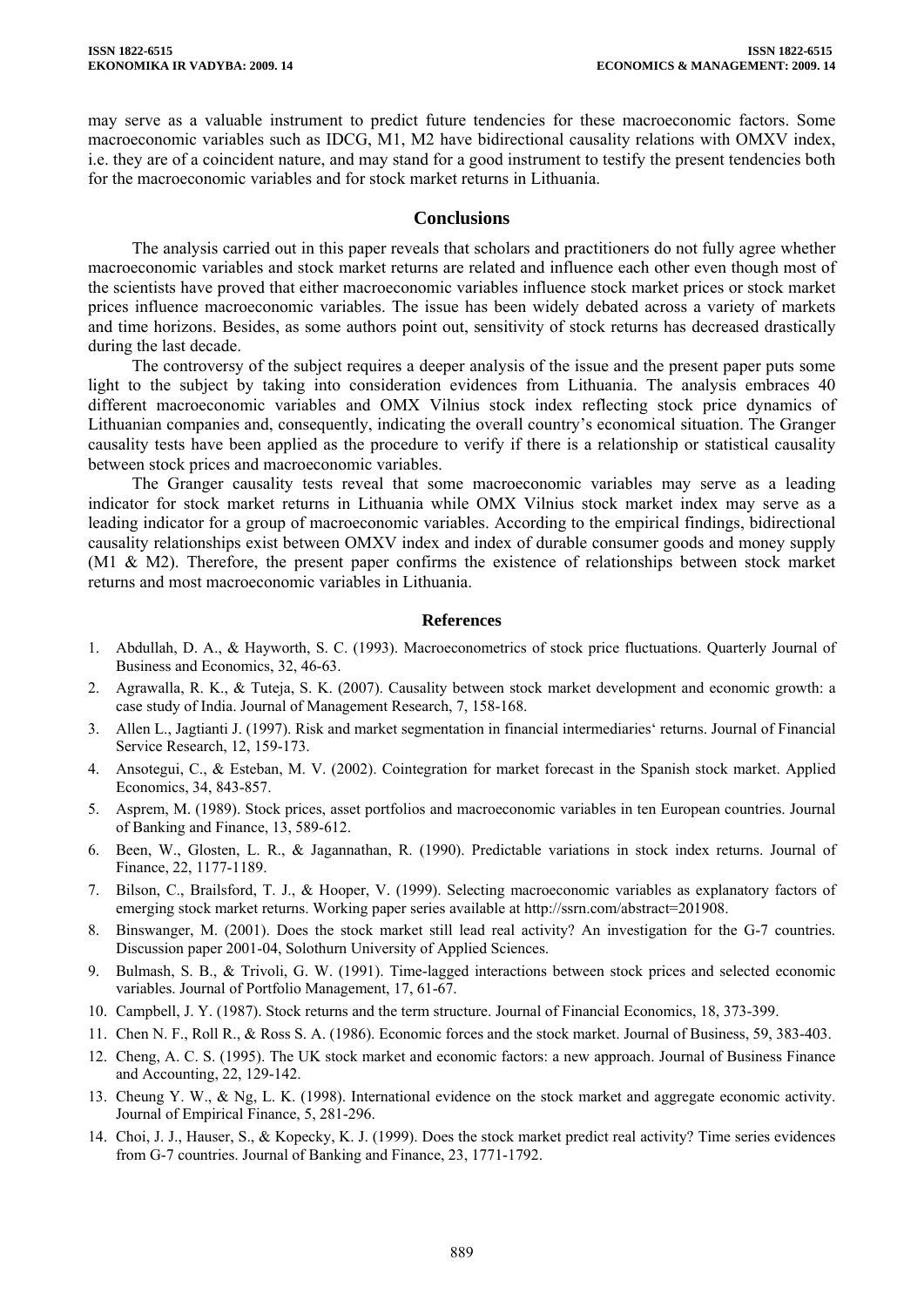- 15. Cochrane, J. H. (1991). Production-based asset pricing and the link between stock return and economic fluctuations. Journal of Finance, 46, 209-238.
- 16. Comincioli, B. (1995). The stock market as a leading indicator: an application of Granger causality. Honors Projects, Paper 54. Available at: [http://digitalcommons.iwu.edu/econ\\_honproj/54/](http://digitalcommons.iwu.edu/econ_honproj/54/).
- 17. Culter, D. M., Poterba, J. M., & Summers, L. H. (1989). What moves stock prices? Journal of Portfolio Management, 15, 4-12.
- 18. Darrat A. F. (1990). Stock returns, money and fiscal policy. Journal of Financial and Quantitative Analysis, 25, 387-398.
- 19. Dritsaki, C., & Adamopoulos, A. A. (2005). Causal relationship and macroeconomic activity: empirical results from European Union. American Journal of Applied Science, 2, 504-507.
- 20. El-Wassal, K. A. (2005). Stock market growth: an analysis of cointegration and causality. Economic Issues, 10, 37- 58.
- 21. Fama, E. (1981). Stock returns, real activity, inflation, and money. American Economic Review, September, 71, 545-565.
- 22. Fama, E. F., & French, K. R. (1989). Business conditions and expected returns on stoks and bonds. Journal of Financial Economics, 25, 23-49.
- 23. Fifield, S., Power, D., & Sinclair, C. (2000). A study of whether macroeconomic factors influence emerging market share returns. Global Economy Quarterly, 1, 315-335.
- 24. Friedman, M. (1988). Money and the stock market. Journal of Political Economy, 96, 21, 221-245.
- 25. Fung H. G., & Lie, C. J. (1990). Stock market and economic activities: a causal analysis. Pacific-Basin Capital Markets Research, Amsterdam.
- 26. Geske R., & Roll R. (1983). The fiscal and monetary linkage between stock returns and inflation. Journal of Finance, 38, 7-33.
- 27. Gjerde, Ø., & Saettem, F. (1999). Causal relations among stock returns and macroeconomic variables in a small, open economy. Journal of International Finance Markets Institutions and Money, 9, 61-74.
- 28. Golsten, L. R., Jagannathan, R., & Runkel, D. E. (1993). On the relation between the expected value and the volatility of the nominal excess return on stocks. Journal of Finance, 48, 1779-1801.
- 29. Granger, C. J. (1969). Investigating causal relationships by econometrics models and cross spectral methods. Econometrica, 37, 425-435.
- 30. Hamao, Y. (1988). An empirical investigation of the arbitrage pricing theory. Japan and the World Economy, 1, 45- 61.
- 31. Hendry, D. F. (1986). Econometric modeling with cointegrated variables: an overview. Oxford Bulletin of Economics and Statistics, 48, 201-212.
- 32. Hussain, F., & Mahmood, T. (2001). The stock market and the economy of Pakistan. The Pakistan Development Review, 40, 107-114.
- 33. Ibrahim, M. H. (1999). Macroeconomic variables and stock prices in Malaysia: an empirical analysis. Asian Economic Journal, 13, 219-231.
- 34. Islam, S. M. N., & Watanapalachaikul, S. (2005). Empirical finance: modelling and analysis of emerging financial and stock markets. New York: Physica-Verlag.
- 35. Johansen, S. (1988). Statistical analysis of cointegrating factors. Journal of Economic Dynamics and Control, 12, 231-254.
- 36. Karamustafa, O., & Kucukkale, Y. (2003). Long run relationships between stock market returns and macroeconomic performance: evidence from Turkey. EconWPA 0309010. Available at: <http://129.3.20.41/eps/fin/papers/0309/0309010.pdf>.
- 37. Keran, M. (1971). Expectations, money and the stock market. Federal Reserve Bank of St. Louis Review, January, 53, 16-32.
- 38. Lee B. S. (1992). Causal relations among stock returns, interest rates, real activity and inflation. Journal of Finance, 47, 1591-1603.
- 39. Lin, Ch. Y., Li, M. W., & Liu, Ch. W. (2007). On stock market and macroeconomic variables: evidence from four Asian tigers. Innovative Computing, Information and Control, 5-7, 426-426.
- 40. Mahdavi, S., & Sohrabian, A. (1991). The link between the rate of growth of stock prices and the rate of growth of GNP in the United States: a granger-causality test. The American Economist, 35, 41-48.
- 41. Martinez, M. A., Rubio, G. (1989). Arbitrage pricing with macroeconomic variables: an empirical investigation using Spanish data. Working Paper, Universidad del Pais Vasco.